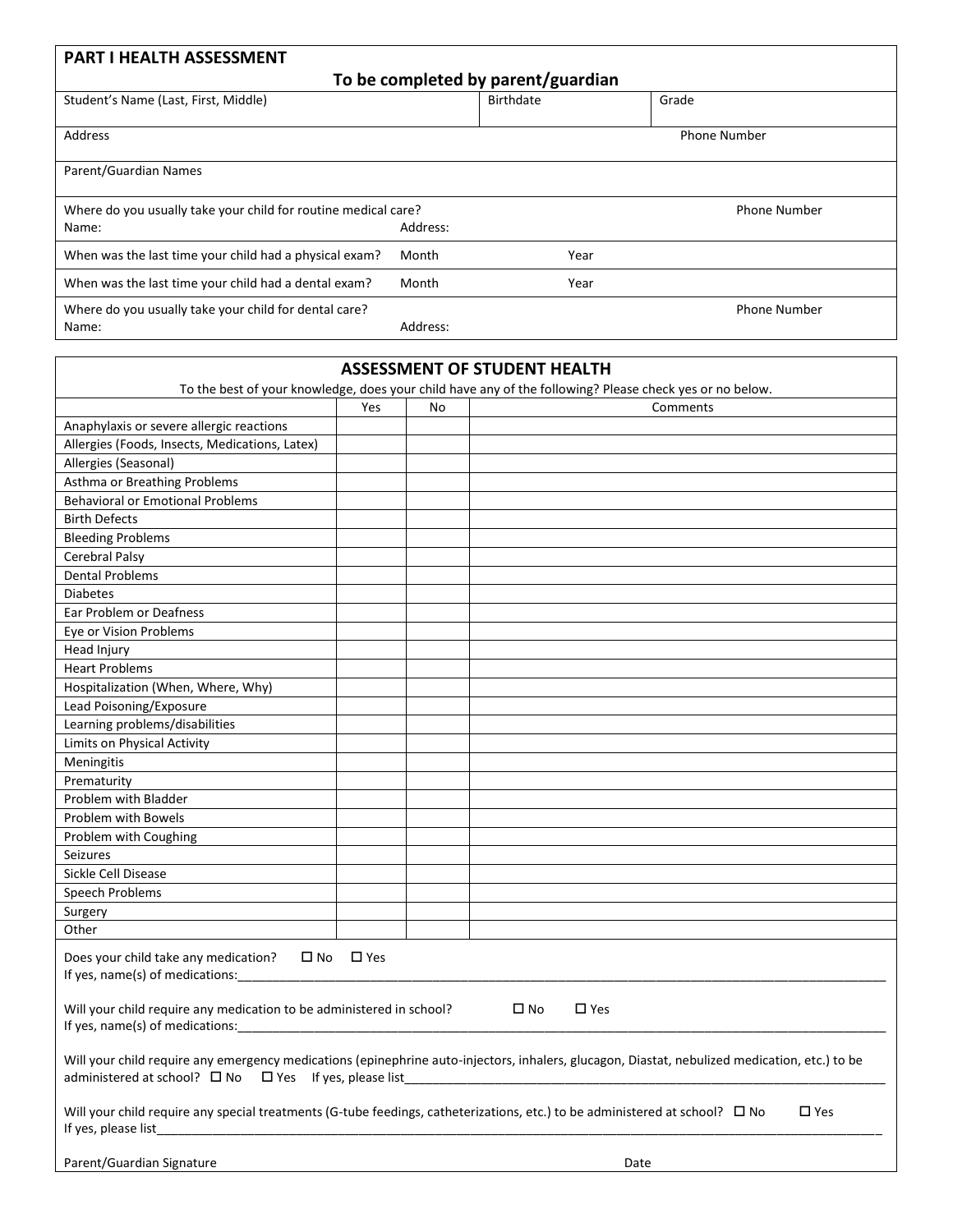|                                                                                         | <b>PART II SCHOOL HEALTH ASSESSMENT</b> |                  |                    |                                                                                                                                             |     |    |
|-----------------------------------------------------------------------------------------|-----------------------------------------|------------------|--------------------|---------------------------------------------------------------------------------------------------------------------------------------------|-----|----|
|                                                                                         |                                         |                  |                    | To be completed ONLY by authorized health care provider                                                                                     |     |    |
| Student's Name (Last, First, Middle)                                                    |                                         | <b>Birthdate</b> | Grade              |                                                                                                                                             |     |    |
| 1. Does the child have a diagnosed medical condition? $\Box$ No                         |                                         |                  |                    | $\Box$ Yes                                                                                                                                  |     |    |
|                                                                                         |                                         |                  |                    |                                                                                                                                             |     |    |
|                                                                                         |                                         |                  |                    |                                                                                                                                             |     |    |
|                                                                                         |                                         |                  |                    | 2. Does the child have a health condition which may require EMERGENCY ACTION while at school? (e.g. seizure, severe allergic                |     |    |
|                                                                                         |                                         |                  |                    | reaction/anaphylaxis to food or insect sting, asthma, bleeding problem, diabetes, heart problem, or other problem) If yes, please DESCRIBE. |     |    |
| Additionally, please work with the school nurse to develop an emergency plan. $\Box$ No |                                         |                  |                    | $\Box$ Yes                                                                                                                                  |     |    |
|                                                                                         |                                         |                  |                    |                                                                                                                                             |     |    |
|                                                                                         |                                         |                  |                    |                                                                                                                                             |     |    |
| 3. Are there any abnormal findings on evaluation for concern? $\square$ No              |                                         |                  |                    | $\Box$ Yes                                                                                                                                  |     |    |
|                                                                                         |                                         |                  |                    |                                                                                                                                             |     |    |
|                                                                                         |                                         |                  |                    |                                                                                                                                             |     |    |
|                                                                                         |                                         |                  |                    | <b>EVALUATION FINDINGS/CONCERNS</b>                                                                                                         |     |    |
| PHYSICAL EXAM                                                                           | <b>WNL</b>                              | ABNL             | Area of<br>concern | <b>HEALTH AREA OF CONCERN</b>                                                                                                               | Yes | No |
| Head                                                                                    |                                         |                  |                    | Attention Deficit/Hyperactivity                                                                                                             |     |    |
| Eyes                                                                                    |                                         |                  |                    | Behavior/Adjustment                                                                                                                         |     |    |
| <b>ENT</b>                                                                              |                                         |                  |                    | Development                                                                                                                                 |     |    |
| Dental                                                                                  |                                         |                  |                    | Hearing                                                                                                                                     |     |    |
| Respiratory                                                                             |                                         |                  |                    | Immunodeficiency                                                                                                                            |     |    |
| Cardiac                                                                                 |                                         |                  |                    | Lead Exposure/Elevated Lead                                                                                                                 |     |    |
| GI                                                                                      |                                         |                  |                    | Learning Disabilities/Problems                                                                                                              |     |    |
| GU                                                                                      |                                         |                  |                    | Mobility                                                                                                                                    |     |    |
| Musculoskeletal/Orthopedic                                                              |                                         |                  |                    | Nutrition                                                                                                                                   |     |    |
|                                                                                         |                                         |                  |                    | Physical Illness/Impairment                                                                                                                 |     |    |
|                                                                                         |                                         |                  |                    | Psychosocial                                                                                                                                |     |    |
|                                                                                         |                                         |                  |                    |                                                                                                                                             |     |    |
| Endocrine                                                                               |                                         |                  |                    | Speech/Language                                                                                                                             |     |    |
| Neurological<br><b>Skin</b><br>Psychosocial                                             |                                         |                  |                    | Vision                                                                                                                                      |     |    |

6. Should there be any restriction of physical activity in school? If yes, please specify nature and duration of restriction.  $\Box$  No  $\Box$  Yes

| 7. Screenings                    | Results (actual value, or positive/negative) | Date Taken |
|----------------------------------|----------------------------------------------|------------|
| <b>Tuberculin Test</b>           |                                              |            |
| <b>Blood Pressure/Heart Rate</b> |                                              |            |
| Height                           |                                              |            |
| Weight                           |                                              |            |
| <b>BMI %tile</b>                 |                                              |            |
| <b>Blood Least Testing</b>       |                                              |            |

\_\_\_\_\_\_\_\_\_\_\_\_\_\_\_\_\_\_\_\_\_\_\_\_\_\_\_\_\_\_\_\_\_\_\_\_\_\_\_\_\_\_\_\_\_\_\_\_\_\_\_\_\_\_\_\_\_\_\_\_\_\_\_\_\_\_\_\_\_\_\_\_\_\_\_\_\_\_\_\_\_\_\_\_\_\_\_\_\_\_\_\_\_\_\_\_\_\_\_\_\_\_\_\_\_\_\_\_\_\_\_\_\_\_\_\_\_\_ \_\_\_\_\_\_\_\_\_\_\_\_\_\_\_\_\_\_\_\_\_\_\_\_\_\_\_\_\_\_\_\_\_\_\_\_\_\_\_\_\_\_\_\_\_\_\_\_\_\_\_\_\_\_\_\_\_\_\_\_\_\_\_\_\_\_\_\_\_\_\_\_\_\_\_\_\_\_\_\_\_\_\_\_\_\_\_\_\_\_\_\_\_\_\_\_\_\_\_\_\_\_\_\_\_\_\_\_\_\_\_\_\_\_\_\_\_\_